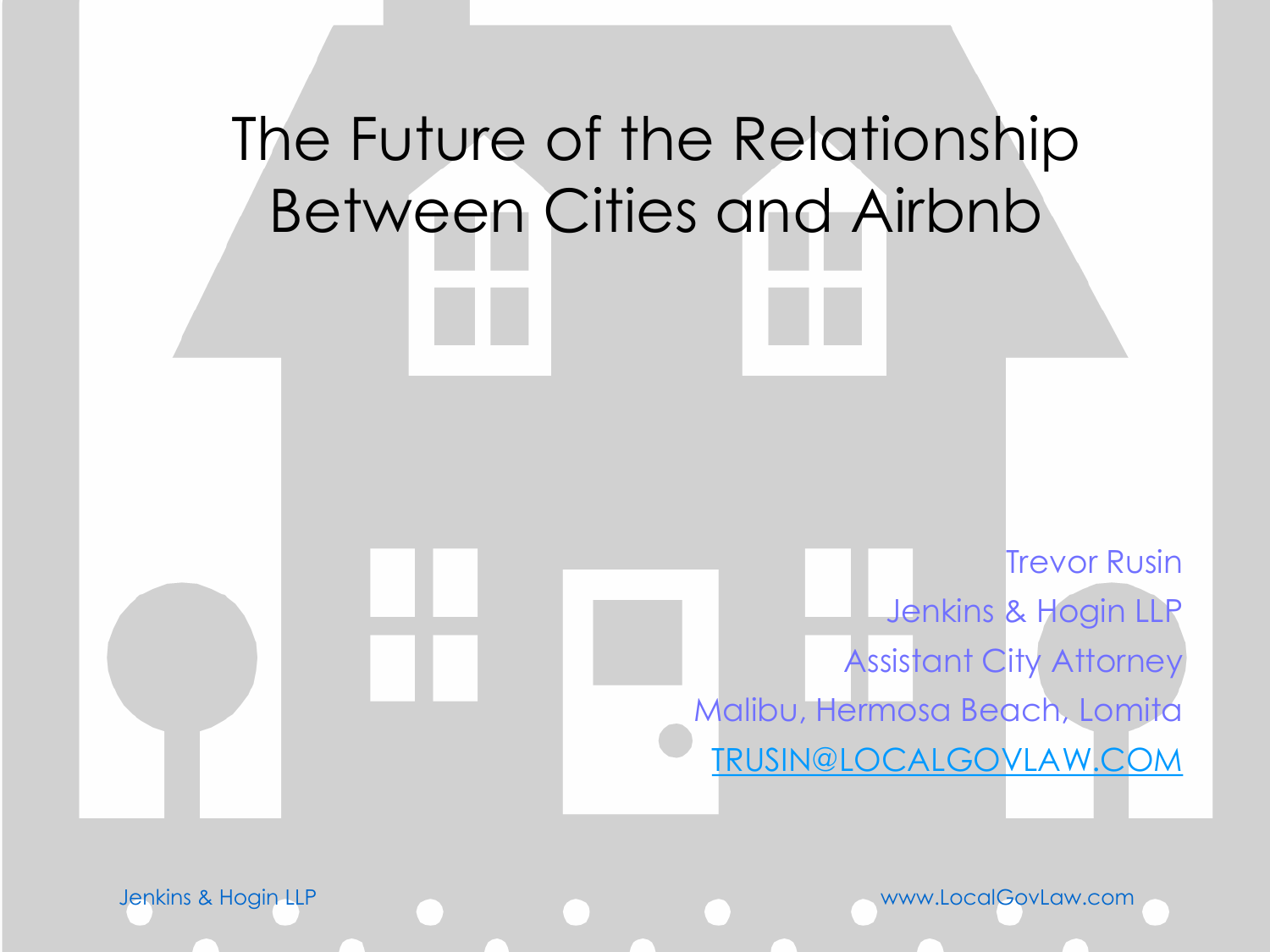#### **Impacts on Cities**

- **Financial**
- **Housing Stock**
- **Safety Issues**
- **Quality of Life**
- **Unforeseen Externalities**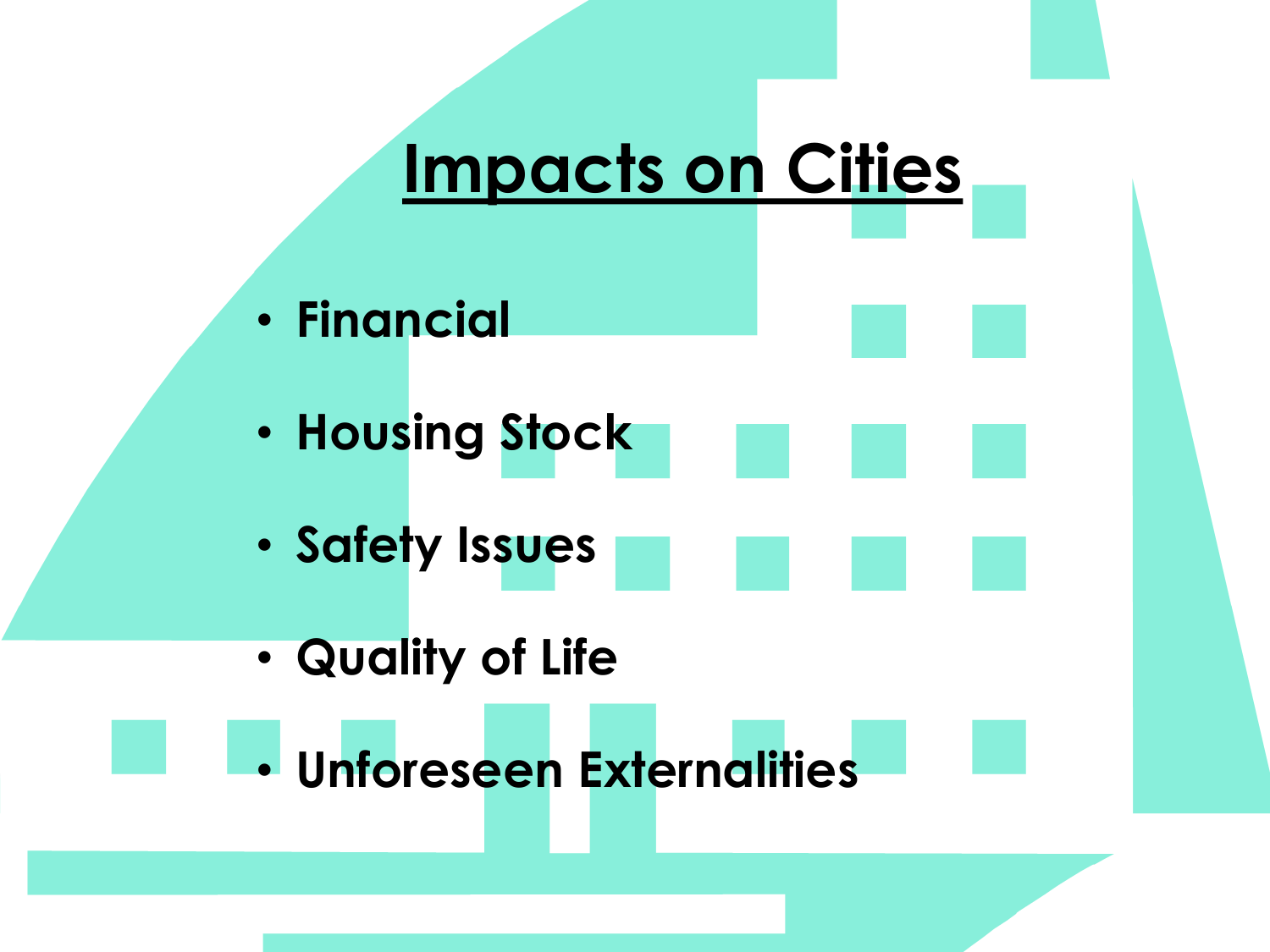# Who are the players?

- Airbnb
- Homeaway/VRBO
- Flipkey
- Craig's List/Message Boards
- Small Operators/Brokers
- Individuals



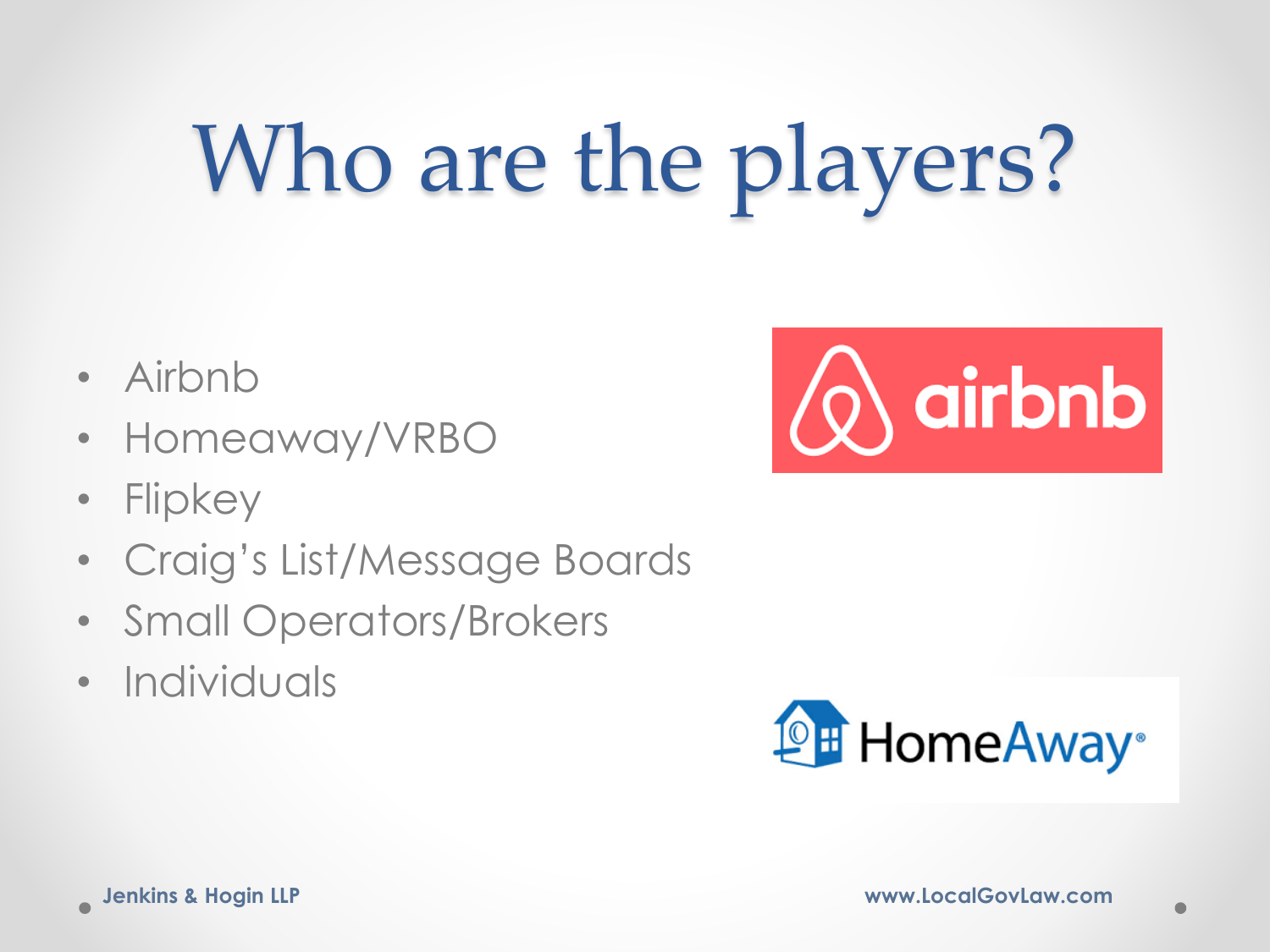- Can a hosting platform be required to collect taxes
	- o Need an authorizing ordinance/statute, which will generally be your Transient Occupancy Tax ordinance
	- o Usually these are aimed at owners/operators, and did not anticipate hosting platforms
	- o City of Portland v. Homeaway: unfavorable decision on 12(b)(6) motion based on ordinance/statute language
		- Still active, 2<sup>nd</sup> Amended Complaint filed
	- o Homeaway v. City of San Francisco: dismissed on narrow grounds because Homeaway determined not to fall under ordinance
	- o Challenged in Airbnb/Homeaway v. City of Santa Monica
		- Unresolved, currently stayed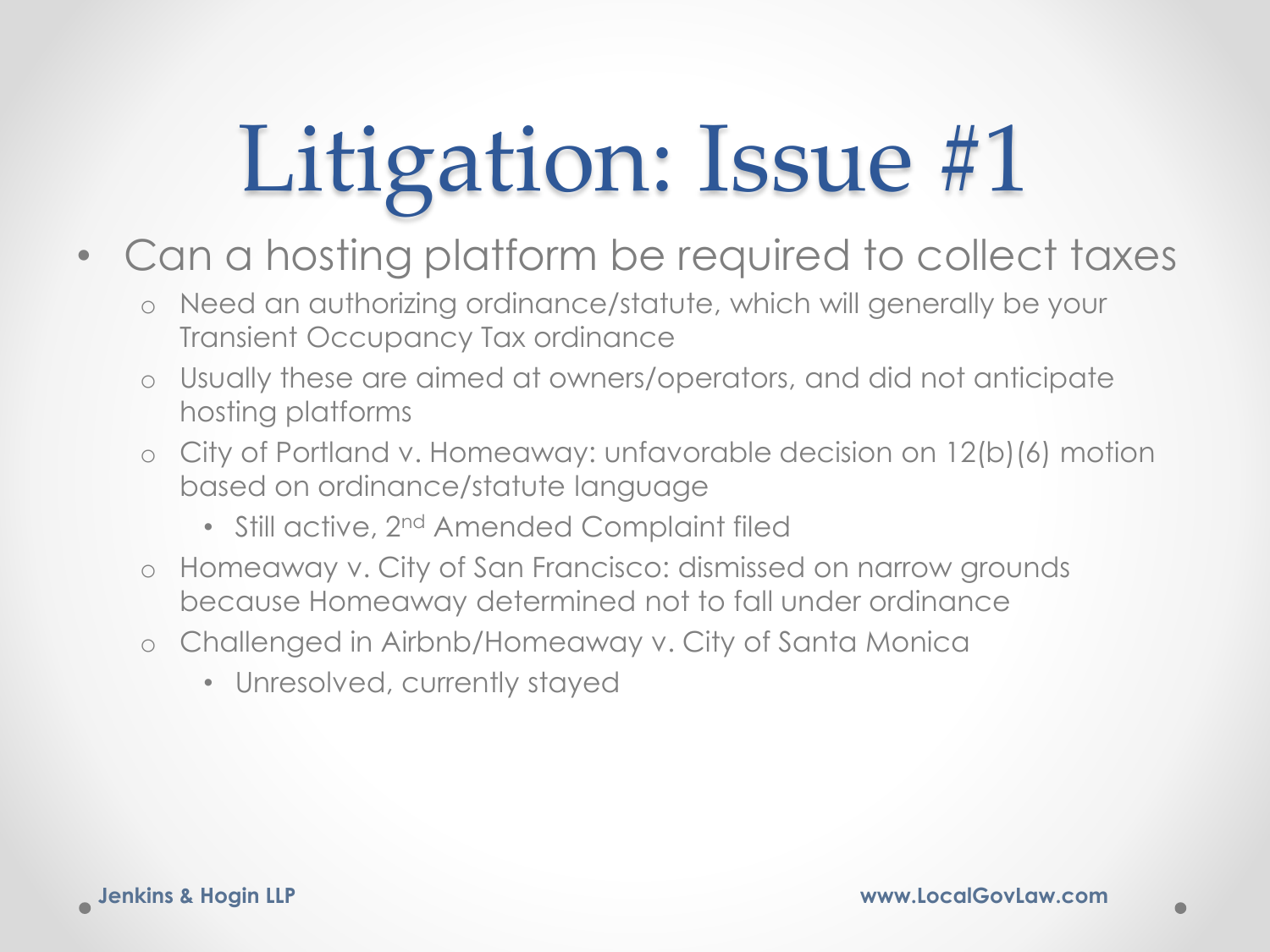- Can a hosting platform be required to disclose host information
	- o Stored Communication Act, 18 U.S.C. section 2701
		- Limits on requiring disclosure of customer info without legal process
	- o Illegal Search/Seizure
	- o Due Process Right to Review
	- o Homeaway/Airbnb v. City of Santa Monica
	- o Airbnb v. City of San Francisco
		- Generate reports, authorizes subpoenas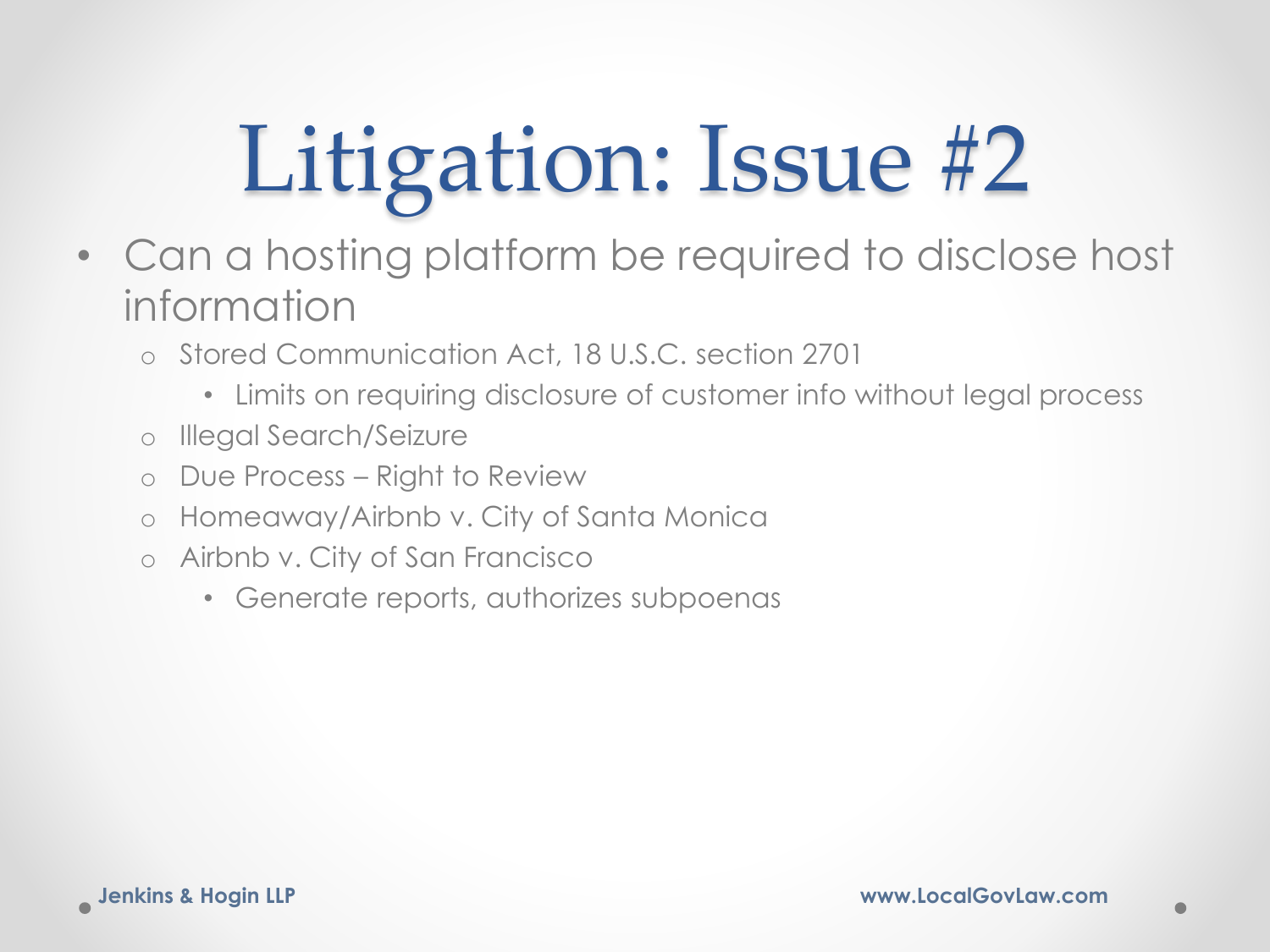- Can a hosting platform be prohibited from advertising illegal listings
	- o Communications Decency Act: prohibits holding a publisher liable for the actions of a third party speaker
		- Designed to prevent message boards from being sued due to the actions of posters
	- o 1<sup>st</sup> Amendment, not narrowly tailored to further a substantial government interest
		- Generally hosting platforms will assert a City should go after the host, not the hosting platform
	- o No protected right to advertising illegal activity
		- *Central Hudson Gas & Elec. Corp.* (1980) 447 U.S. 557
		- *Johnston v. City of Hermosa Beach*
	- o Due Process issues with enforcement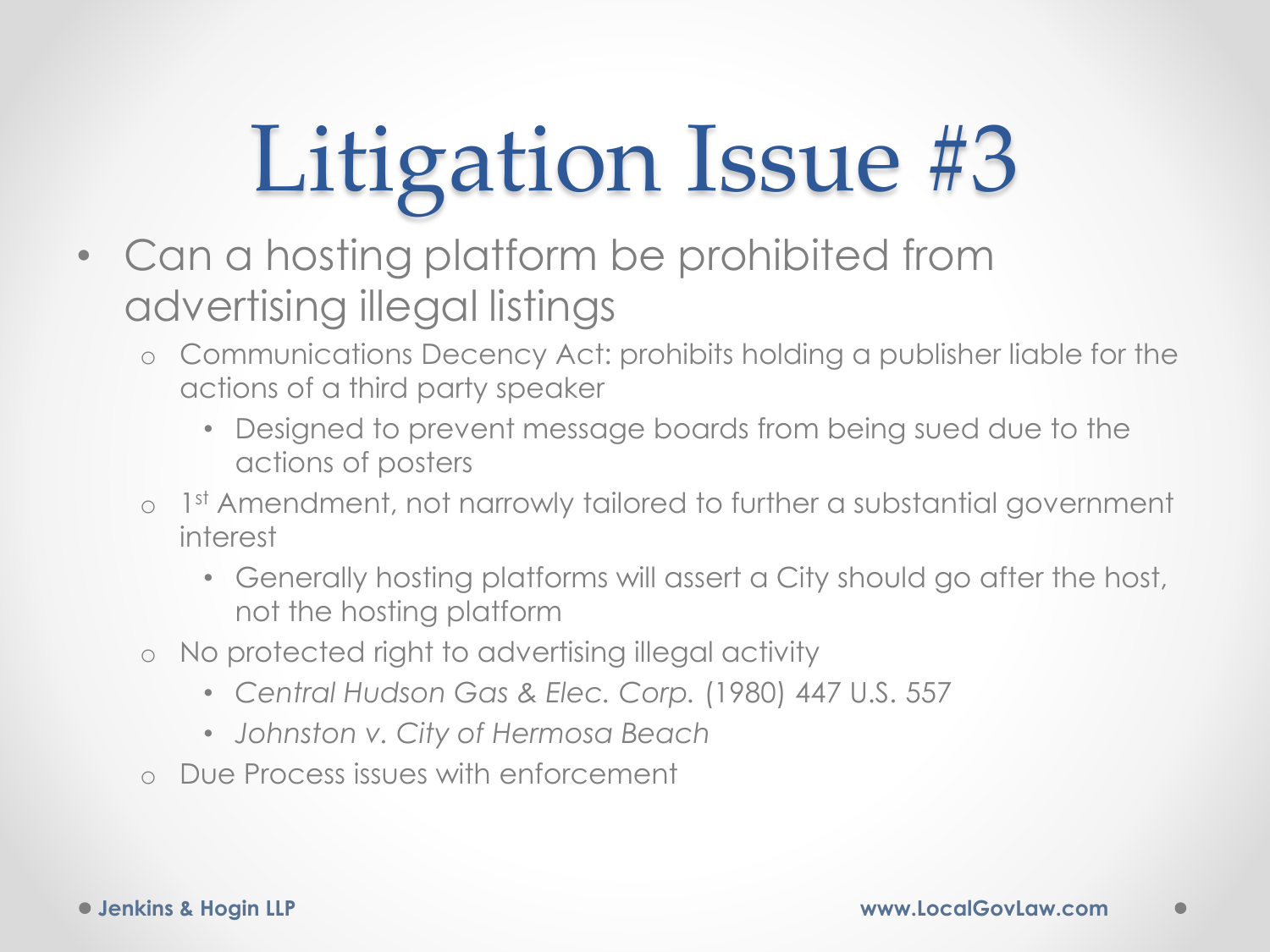- Can a City regulate the content of host listings
	- o E.g. require registration number, removal of listings that don't conform to an ordinance's requirements
	- o Communications Decency Act
	- o 1 st Amendment, not narrowly tailored to further a substantial government interest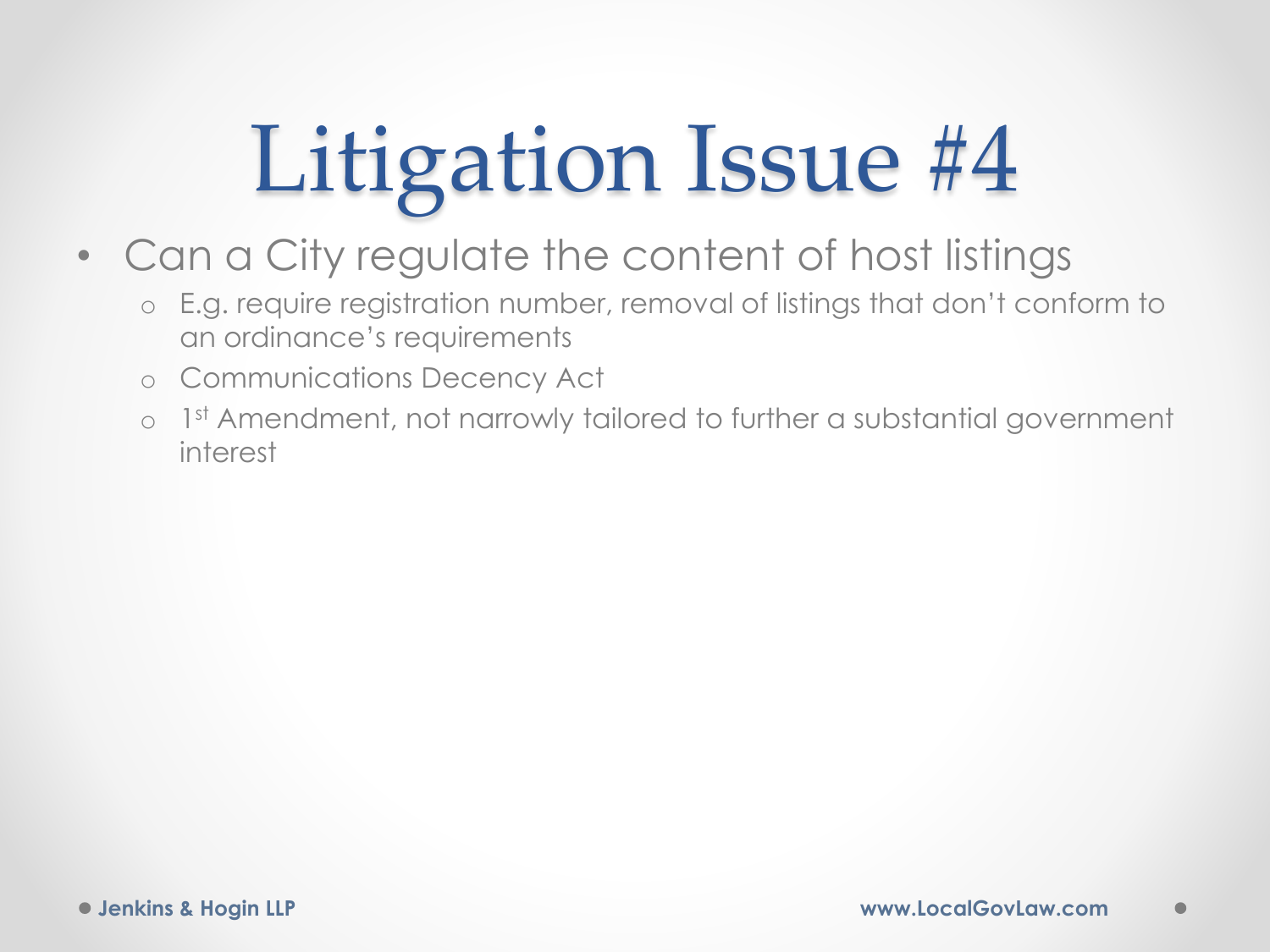- What enforcement options are available against hosting platforms
	- o Criminal v Civil/Administrative
	- o Liability for actions of hosts v own actions that violate an ordinance
	- o Communications Decency Act
	- o 1 st Amendment, not narrowly tailored to further a substantial government interest
	- o Due Process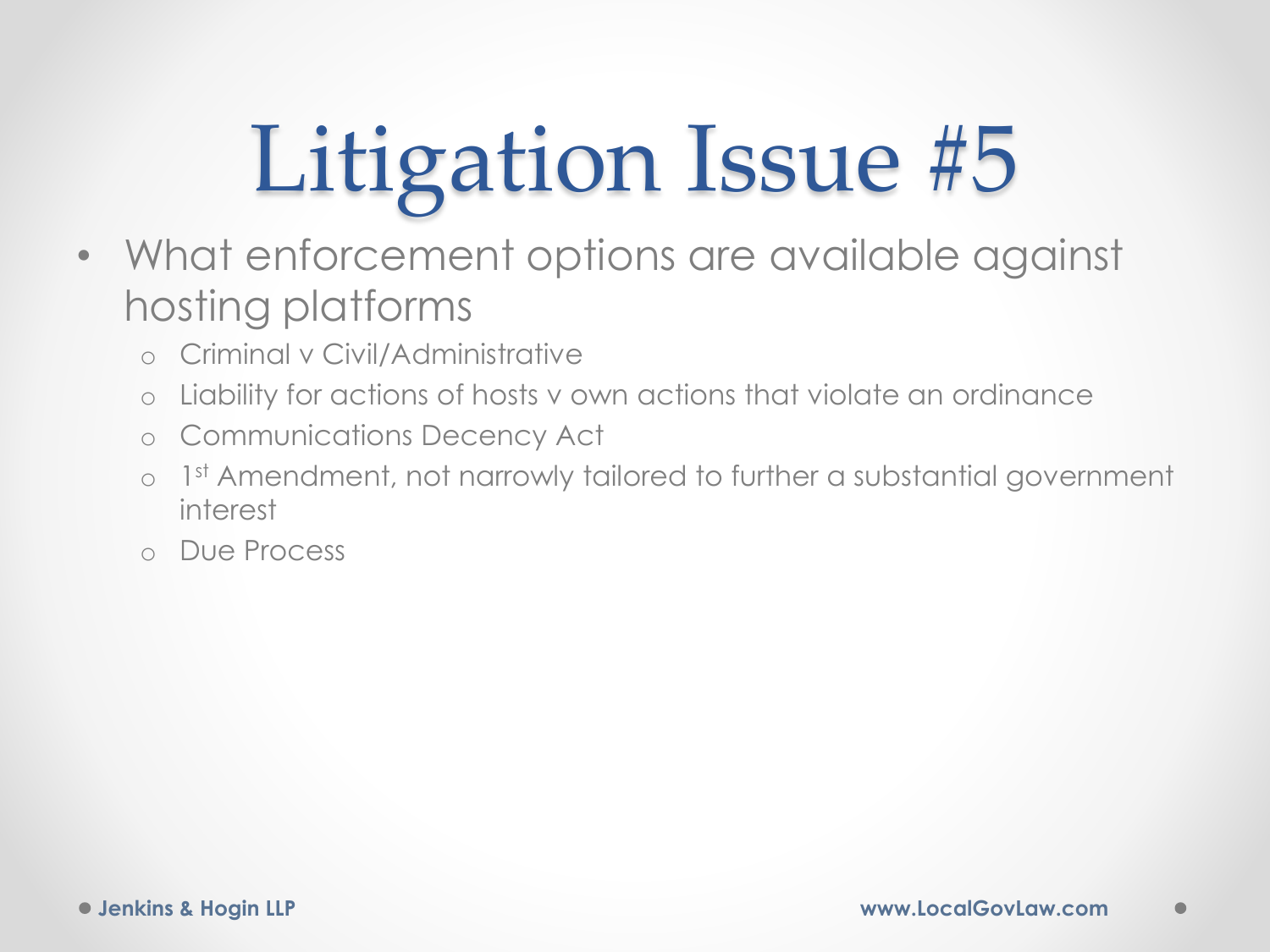- Do individuals have vested rights to short term rental use
	- o Johnston v. City of Hermosa Beach
	- o If allow currently, may be harder to remove, but still allowed
	- o Takings: unlikely to have damages as can still rent out property for periods longer than 30 days
	- o Coastal Commission issues if LCP in place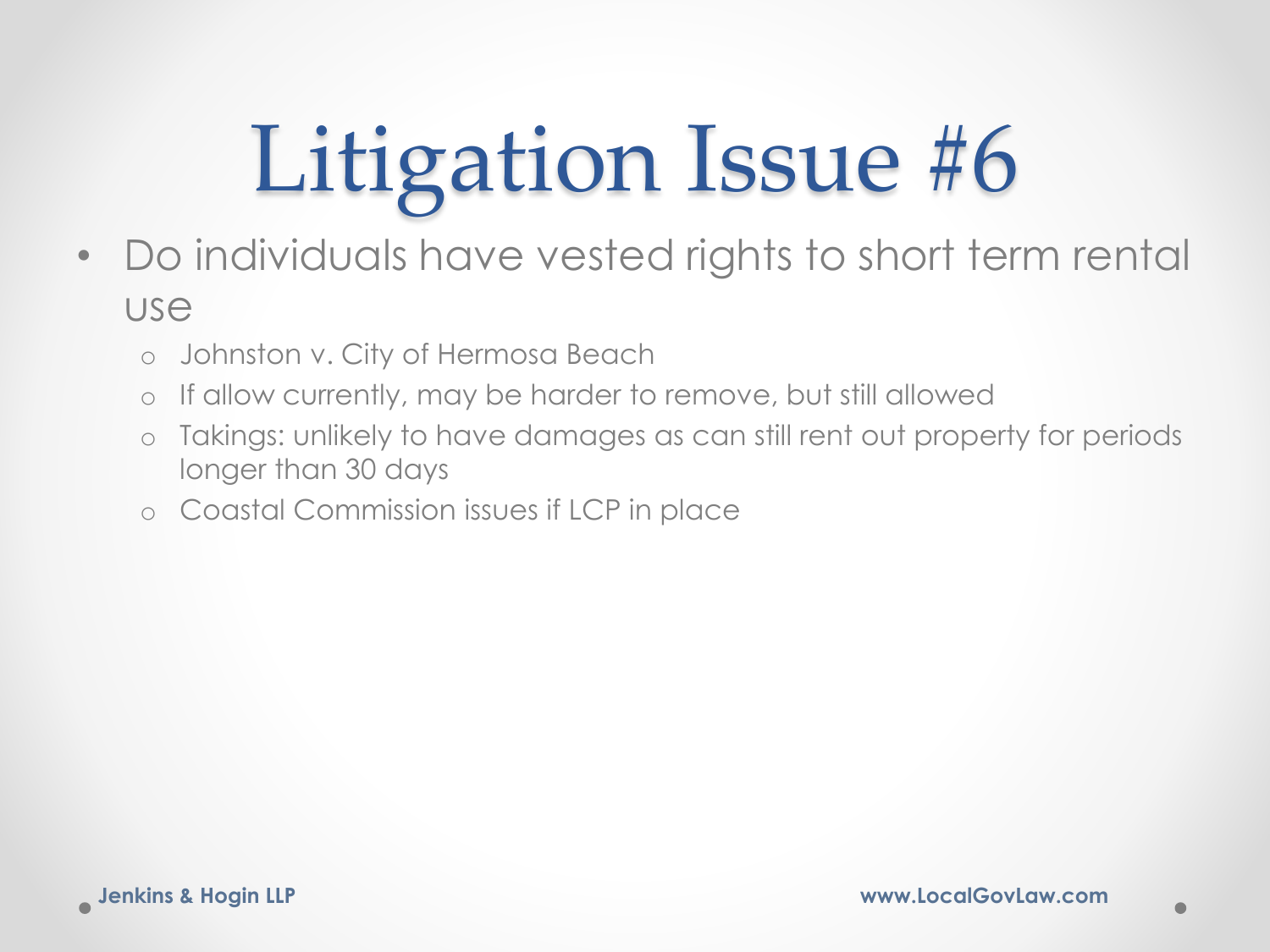#### Current Cases

- City of Portland v. Homeaway
	- To enforce ordinance, collect taxes and fines
	- Motion to dismiss granted, amended complaint filed
	- o Motion to dismissed argued, under consideration
- Homeaway v. City of Portland
	- o To overturn ordinance
	- Motion for Preliminary Injunction reply brief filed
- Airbnb v. City and County of San Francisco
	- o Preliminary Injunction Denied, settlement talks ongoing, TRO in place
	- Need an accurate and prompt verification mechanism
- Homeaway v. City of San Francisco
	- o Challenged an earlier version of the ordinance
	- o Dismissed on Standing Issues
- Airbnb v. City of Santa Monica
	- o Stayed pending Airbnb v. City and County of San Francisco
- Airbnb v. City of Anaheim
	- o Sought to hold make websites liable for posting listings that lack a city permit
	- o Dismissed by Airbnb when City that the ordinance would not be enforced against Airbnb and other similar hosting platforms
- Johnston v. City of Hermosa Beach
	- o Request for Preliminary injunction denied, currently being appealed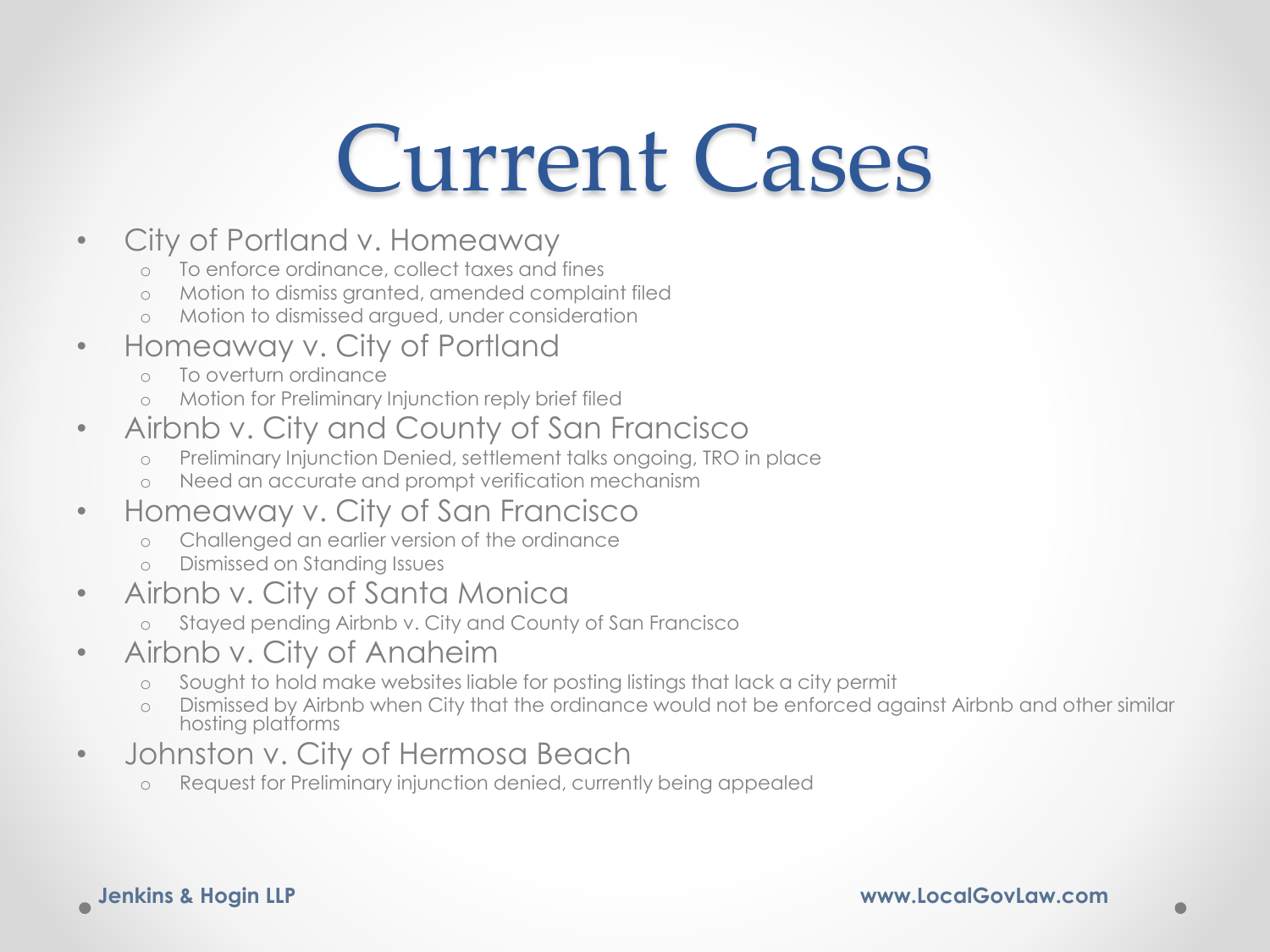#### Other Jurisdictions

- Airbnb v. State of New York
	- o Passed a law that would fine hosts \$7500 for posting short term rentals on websites like Airbnb when they conflict with local housing regulations
	- o Law suspended pending lawsuits outcome, settlement discussion ongoing
- Airbnb v. City of Nashville
	- o Ordinance regulating short term rentals unconstitutionally vague
- Chicago: 2 lawsuits
	- Challenge new regulations scheduled to go into effect
	- o Extra tax, limit on number of units that can be rented, maintain records
- Berlin
	- o Airbnb fighting City demand it turn over information to enforce a new law imposing fines up to \$110,000 on people renting out more than 50% of their homes for less than 2 months
- Barcelona
	- o Imposing fines that exceed \$65,000 for listings without proper licenses
- Amsterdam
	- o Scraping data from short term rental websites because they won't turn over details of violators